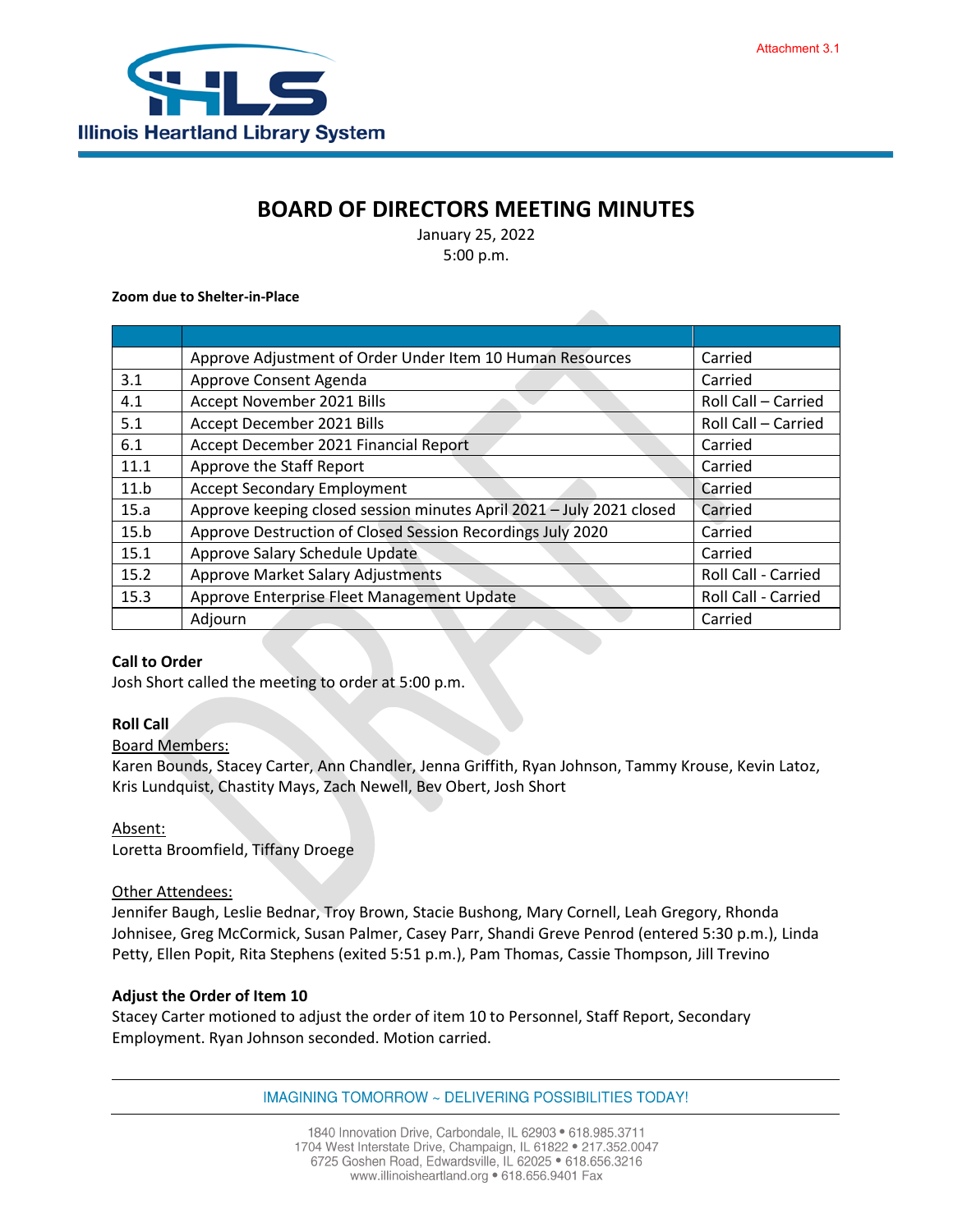## **Consent Agenda**

Bev Obert motioned to accept the consent agenda. Ann Chandler seconded. Motion carried.

## **Acceptance of Bills November and December 2021**

Karen Bounds motioned to accept the November and December 2021 bills. Chastity Mays seconded. Motion carried unanimously by roll call vote.

## **Financial Reports**

Rhonda Johnisee reported:

## **FY2022 Grants Status**

- IHLS has received written approval on all FY2022 Special Revenue Grant Amendments at the requested levels – Cataloging Maintenance Center (CMC) - \$405,697 and Online Computer Library Center (OCLC) - \$149,513. IHLS has received 100% of the CMC and OCLC grant funding.
- IHLS has received written approval for the FY2022 System Area & Per Capita Grant (SAPG) Application at the requested level of \$3,400,700.32. IHLS has received 48% or \$1,645,478.12 of the SAPG funding. This is the General Revenue and a portion of the Live and Learn allotments of the SAPG funds. We received three out of the six Live and Learn allotments in November and another one was issued yesterday for the same amount of \$365,166.67. I have supplied the Illinois State Library with the needed documentation for the federal LSTA allotment this month and we hope to see that issued soon.
- IHLS has received written approval for the Road to Recovery Grant application at the requested level of \$25,000.

# **December 2021 Financial Reports**

On the Statement of Revenues and Expenditures, the column titled, "IHLS Approved FY2022 Total Budget Remaining Percentage," represents the remainder left (based on percentage) of the "IHLS Approved FY2022 Budget." As of December 31, 2021, the target benchmark of the remaining budget should be 50% for all budget line items. Any line item under that amount has been noted with an explanation at the bottom of each Statement of Revenues and Expenditures.

#### **Statement of Revenues and Expenditures**

# **General Fund**

Total Revenues Year to Date (YTD Actuals) are below YTD Budget by 2.8%. Total Expenses YTD Actuals are below YTD Budget by 9.9%.

# **SHARE**

Fees for Services and Materials YTD Actuals of \$1,370,977.81 represents 93.5% of the projection in the FY2022 budget. As of December 31, 2021, 96.2% of that amount has been collected. Total Expenses YTD Actuals are below YTD Budget by 5.9%.

# **Balance Sheets**

# **General Fund**

Cash and Cash Equivalents as of December 31, 2021, the General Fund cash balance was \$5,250,250.97. This balance would fund IHLS General Fund operations an estimated 15.0 months based on the FY2022 approved expenditure levels.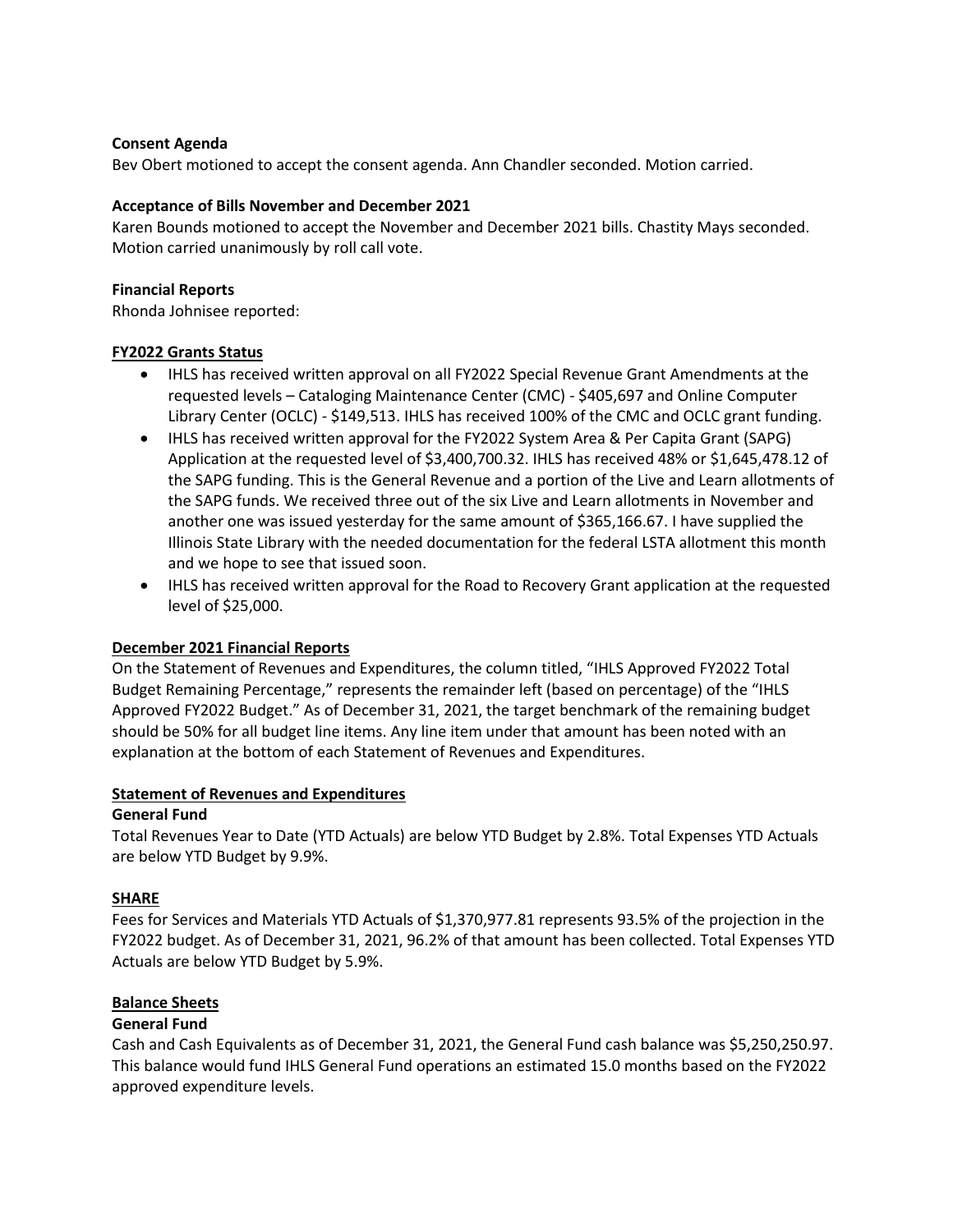# **Capital Projects Fund**

The \$25,501.49 indicated under "Reserve Funds" represents the amount received from the Live & Learn Construction Grant plus the interest earned on those funds.

## **SHARE**

Cash and Cash Equivalents as of December 31, 2021, the SHARE cash balance of \$2,825,582.51 represents \$1,131,786.42 of SHARE Reserve Funds, \$88,211.89 of Committed Funds for eBooks Cloud Subscription purchases, and \$1,605,584.20 Unrestricted (SHARE operations). The Unrestricted Funds will fund SHARE operations approximately 9.4 months based on the FY2022 operations budget.

Karen Bounds motioned to accept the financial report. Kris Lundquist seconded. Motion carried.

## **FOIA Update**

Karen Bounds reported we received the routine request from SMART Procure. Finance staff provided the requested information.

## **OMA Update**

Josh Short reported the website for Open Meetings Act training is available. System Attorney Phil Lenzini confirmed that library systems follow 5 ILCS 120/7 d) which states public bodies with statewide jurisdiction (including library systems) over 4,500 square miles can attend meetings via other than a physical presence, however a roll call vote is not required for every action. The IHLS Board has the opportunity for roll call vote should one member request via the Bylaws: Article VI (Board of Directors), Section 11 (Meetings) states in subsection f: "A roll call vote shall be taken for the expenditure of funds, execution of a contract and upon the request of any board member."

# **Public Comment**

None

#### **Communication**

Leslie Bednar announced the new Membership staff member. Ellen Popit then welcomed Leah Gregory formerly from the Mascoutah Middle School as the School Membership Coordinator.

Anna Yackle presented a Power Point presentation on trustee resources.

Cassandra Thompson shared information on the censorship challenges school libraries are facing.

Josh Short explained that Board/Staff communications work like an hourglass, from top-down. Board members should not contact staff directly but should always begin with the committee chair or board president. It is important for the board to act as one voice. He reminded board members that the Executive Director is the only employee of the Board of Directors while the remainder of staff are employees of IHLS.

#### **Staff Report**

#### Personnel

Stacey Carter motioned to enter closed session. Kevin Latoz seconded. Motion carried. Entered closed session at 5:51 p.m.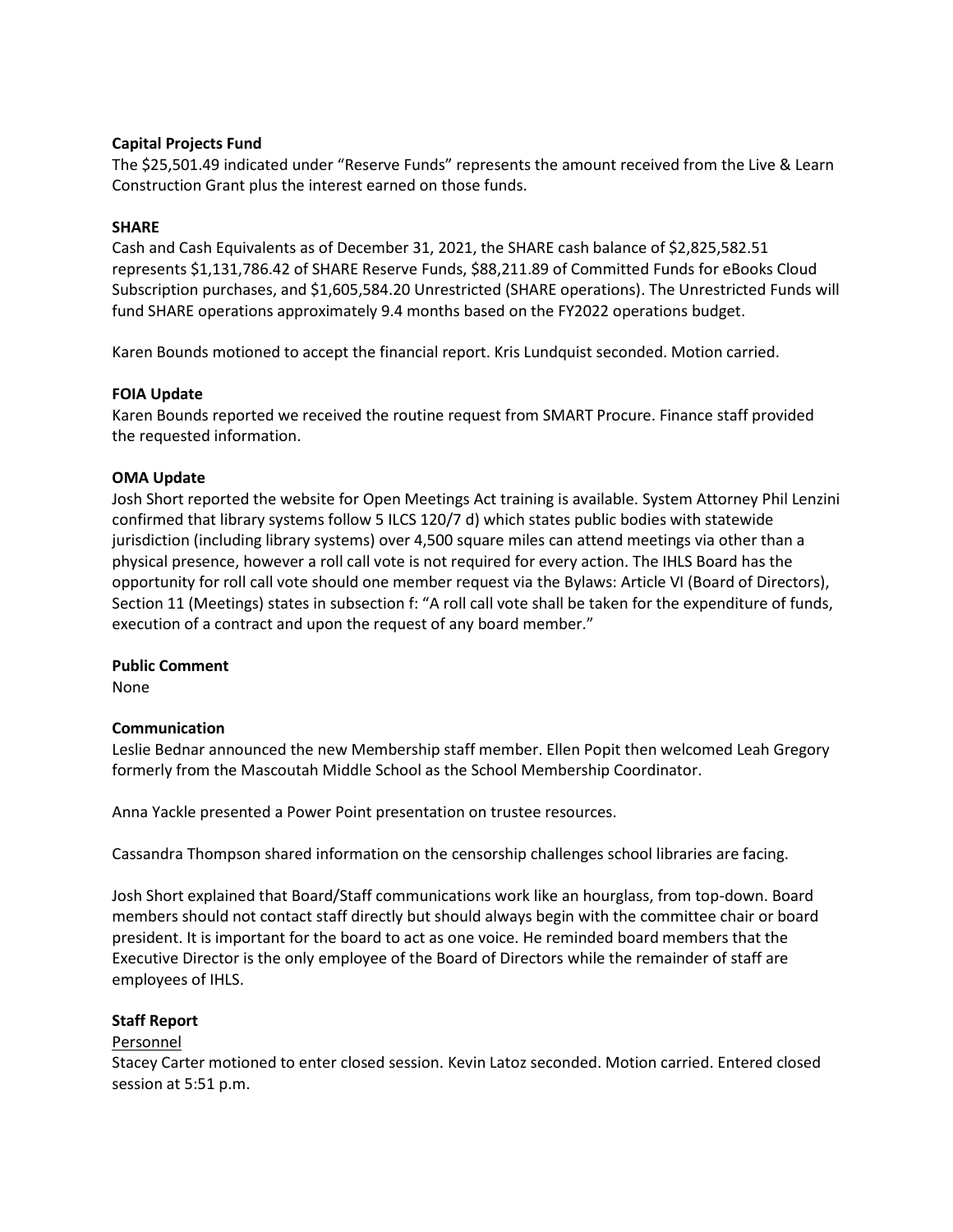Ann Chandler motioned to return to open session. Ryan Johnson seconded. Motion carried. Returned to open session at 6:40 p.m.

## Staff Update

Bev Obert motioned to accept the new hires on the staff report. Karen Bounds seconded. Motion carried.

## Secondary Employment

Stacey Carter motioned to accept secondary employment. Chastity Mays seconded. Motion carried.

## **Illinois State Library Report**

Greg McCormick thanked IHLS on behalf of the Secretary of State's office and the Illinois State Library (ISL) for accommodating changes to delivery due to closures for ongoing COVID-19 mitigations. The Pandemic Recovery Grant applications have all been processed with 2,011 libraries to be awarded totaling \$5.7 million due to increases from federal COVID-19 relief funds. 672 grants will be awarded this year. The deadline for Live and Learn and Public Library Area and Per Capita grants has been extended to February 15<sup>th</sup>, 2022. ISL continues the geo-mapping work with GeoMARC, formerly the Laboratory of Applied Spatial Analysis (LASA), and hope to have data to share with libraries by February 15<sup>th</sup>. Staff is compiling census information and system numbers. The information should be going out to districts soon. The Secretary of State's budget has requested over \$500,000 in increased funding for IHLS for FY2023 and acknowledged services including delivery and resource sharing. Mr. McCormick commended the work of IHLS and Anna Yackle for work with trustees.

## **Committee Reports**

Executive Josh Short reported the committee met and discussed items covered later on in this agenda.

#### Budget and Finance

Chastity Mays reported the committee met and held a routine meeting in addition to items covered later on in this agenda.

Policy and Membership The committee did not meet.

Facilities and Operations The committee did not meet.

#### Personnel

Josh Short reported the committee discussed the review of the employee handbook and Staff COVID-19 procedures for staff.

# Advocacy and Education

Karen Bounds reported the committee met for the first time since March 2021. The committee was encouraged to attend the Legislative Meet-ups. They discussed the broadband for libraries project and Ready Set Advocate which is on the IHLS website and library censorship for both public and school libraries.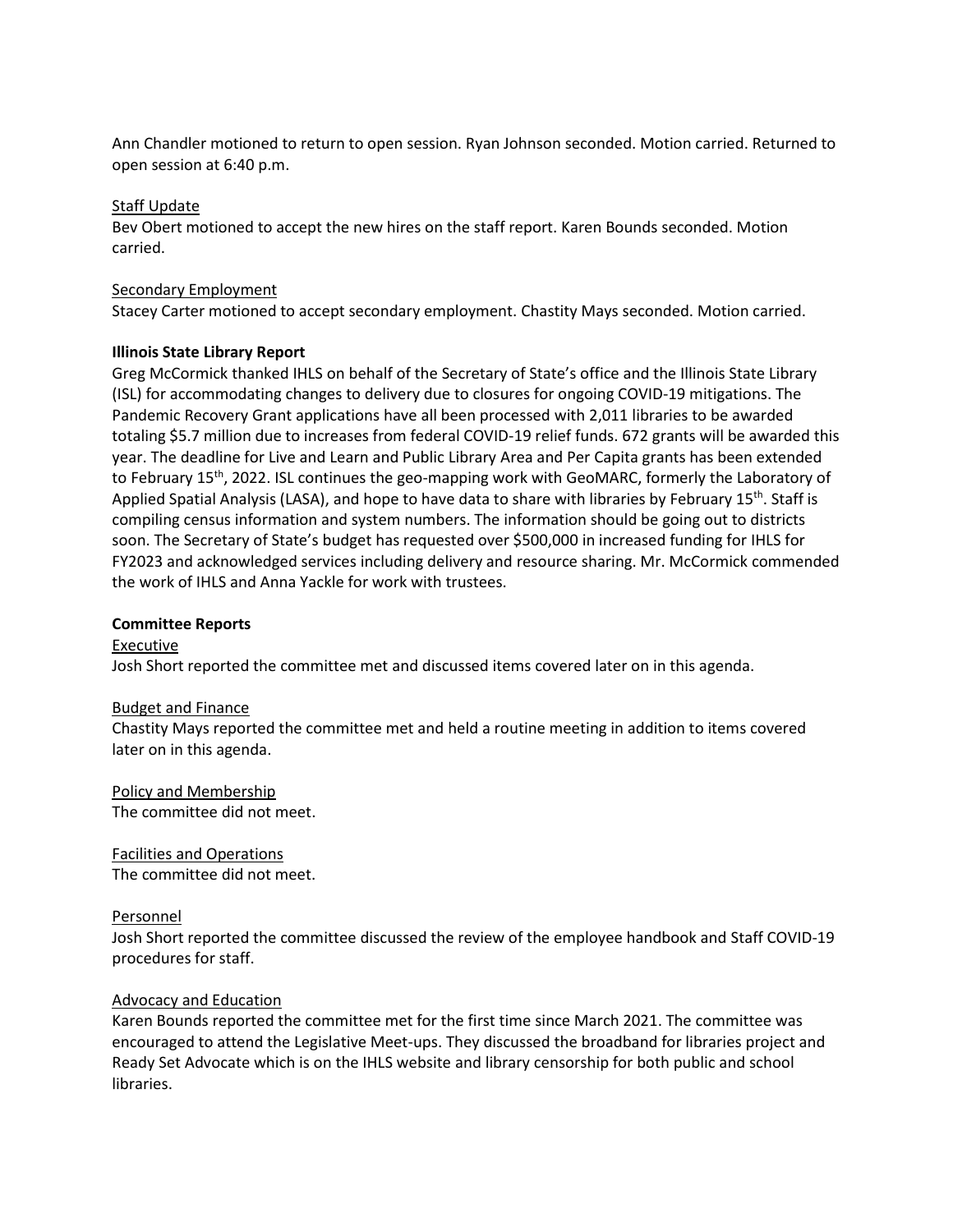## **Nominating**

Leslie Bednar reported the committee met in December and January.

# **Unfinished Business**

#### Open Board Position

Josh Short is continuing to search for a candidate to fill the position.

## Member Day 2021

Leslie Bednar reviewed the Member Day report with the board.

# Cataloging Maintenance Center (CMC) Update

Leslie Bednar reported the IHLS team met with colleagues from the Reaching Across Illinois Library System (RAILS). RAILS has changed the name of their grant project to World Language Cataloging Services Program. IHLS is cooperating via joint announcements to members regarding the services offered by the CMC and by the RAILS grant project.

## FY2022 Edwardsville Building Improvements

Leslie Bednar reported the construction of the Finance/HR office suite is complete, and furniture has been installed. The city inspection is January 26<sup>th</sup>.

# COVID and IHLS Staff

Leslie Bednar reported staff were given the option to work remotely during the month of January due to the high case counts that continue in the three office areas. With further evidence of the fluidity of "Life with COVID" the leadership team today determined IHLS will extend the option for staff to work remotely for an additional week. Some staff have elected to work in the building(s). This does not include the Delivery department and daily delivery to member libraries continues.

#### **New Business**

Review of Closed Session Minutes April 2021 – July 2021 Josh Short recommends closed session minutes April 2021 – July 2021 remain closed.

Ryan Johnson motioned to keep closed session minutes April 2021 – July 2021 closed. Kevin Latoz seconded. Motion carried.

# Destruction of Closed Session Recordings July 2020

Stacey Carter motioned to approve Destruction of Closed Session Recordings July 2020. Karen Bounds seconded. Motion carried.

# Salary Schedule Update

Leslie Bednar stated the updates to the Salary Schedule are due to changes in the minimum wage and the impact on Levels 1 and 2 of the schedule. Bev Obert motioned to approve the Salary Schedule Update for levels 1 & 2 of the pay grades. Stacey Carter seconded. Motion carried.

# Market Salary Adjustments

Leslie Bednar reported these are market adjustments that place staff appropriately on our salary schedule based on the work the organization initiated with HR Source in 2021. This is a multi-step process of staff compensation, and we are developing plans internally as we carry this forward.